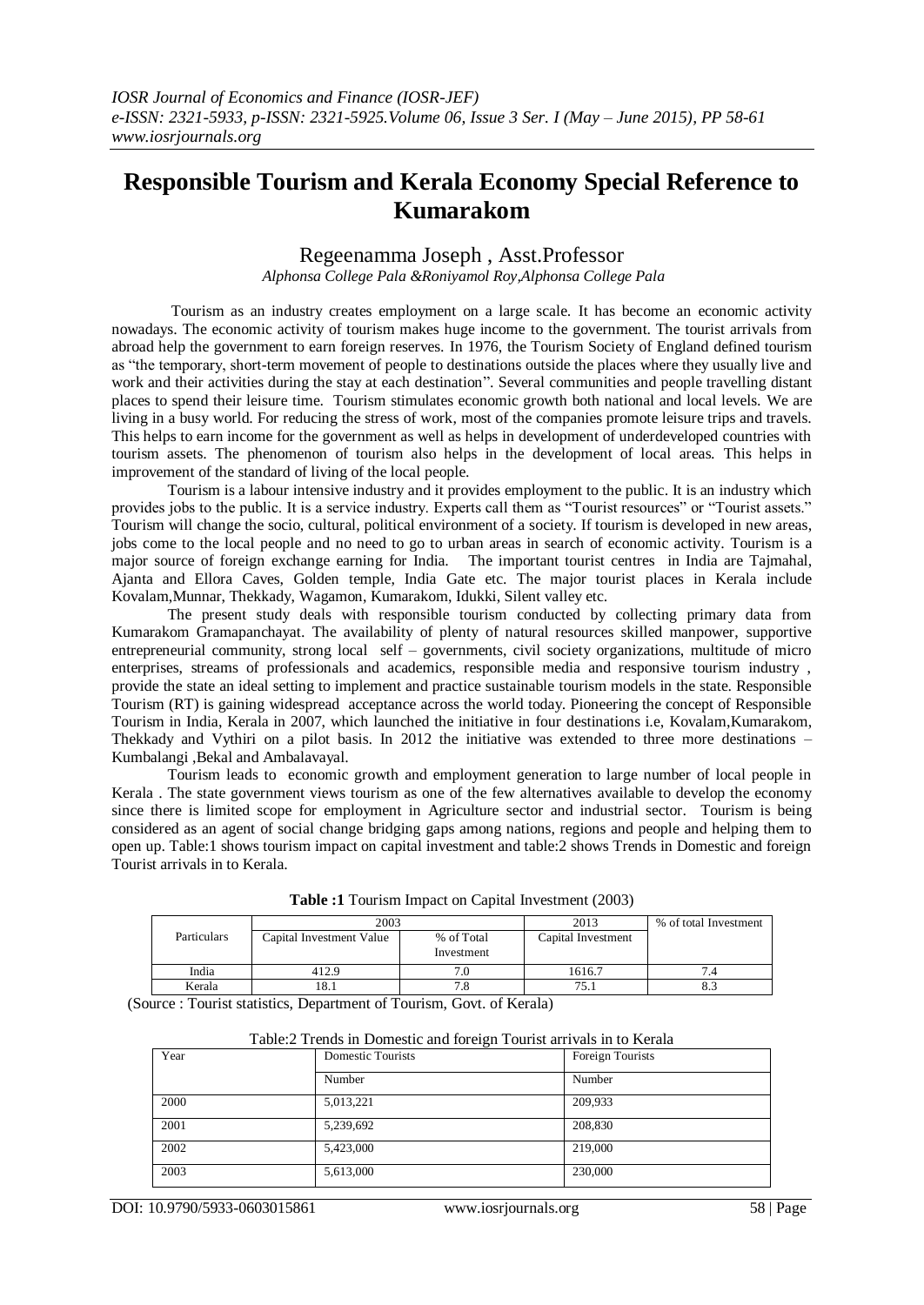|  |  |  | Responsible Tourism and Kerala Economy Special Reference to Kumarakom |
|--|--|--|-----------------------------------------------------------------------|
|  |  |  |                                                                       |

| 2004 | 5,809,000 | 242,000 |
|------|-----------|---------|
| 2005 | 6,013,000 | 254,000 |
| 2006 | 6,223,000 | 267,000 |
| 2007 | 6,441,000 | 280,000 |
| 2008 | 6,666,000 | 294,000 |
| 2009 | 6,900,000 | 309,000 |
| 2010 | 7,141,000 | 324,000 |
| 2011 | 7,391,000 | 340,000 |
| 2012 | 7,650,000 | 357,000 |

(Source: Tourist statistics, Dept. of Tourism, Govt. of Kerala,2007 )

# RESPONSIBLE TOURISM

The ideal approach to tourism is that it should be an industry that acts as an instrument of socioeconomic growth while minimizing the negative impacts on the environment. To meet these aims, the government follows the guidelines and the vision of Responsible Tourism which "creates better places for people to live in and better places to visit". The State government has selected Kumarakom ,Wayand , Kovalam and Tekkady as pilot destinations to implement the Responsible Tourism initiative. Among these Kumarakom has come up with many innovative projects and initiatives which ensure the active participation of local bodies, industries, communities and Kudumbasree units to meet all the goals envisaged in Responsible Tourism. The initiative focuses more on the local participation on tourism than government intervention in the area. Responsible Tourism is an approach to the management of tourism, aimed at maximizing economic, social and environmental benefits and minimizing costs to destinations. Responsible Tourism is the one that creates better places to live in and better places to visit. Responsible Tourism actuates to foster a positive interaction between the tourist industry, the local communities and the travellers.

The responsible Tourism gives local population a central role in the touristic development of their own territory. The involvement of the local community through a participatory democracy and in the decision making process is essential for a sustainable touristic development. It minimizes the environmental impact created by tourists and respects the local culture, by including its essence in the overall touristic development. Focusing on and creating an awareness of the local culture, its traditions, the lifestyle, the local gastronomy, the handicrafts etc. It generates equally distributed economic benefits for the local population and its hosting territory.Responsible Tourism is a branch of tourism which ensures local participation in every field. The Responsible Tourism is very helpful in developing the standard of living and utilizing the local resource efficiently.

The Kumarakam Panchayath in Kottayam District is a place where a major portion of the population is making their subsistence level of income from tourism. This study covers only that part of Kumarakam Panchayath where people largely depend on Tourism and allied activities. It is a picturesque village which attracts foreign as well as domestic tourists. The study tried to find out the people's attitude towards tourism and the positive and negative impacts of tourism faced by the local community. The study is based mainly on the local people and their respective views towards tourism.

# DEPENDENCE OF PEOPLE ON TOURISM

The study shows that a larger population in this panchayath depends on income from tourism, because it has a higher potential for tourism development. The village provides great opportunity for the local people to earn from tourism by utilizing it to the maximum level. The study had proven that about 88% of the local villagers make some or other means of income from tourism and its related activities. There is only11% of people who depends on other activities. The people not depending on tourism also have indirect impact of tourist activities in their lives.

# TOURISM ASSETS

The tourism assets in Kumarakom Panchayats are the resources which create more income and attract people to this place. The tourism assets or tourist attractions to this place include cultural factors and natural resources. Natural resources are the main attractions to this panchayat. The major tourism assets in the Kumarakom Panchayath are natural resources. This include the back waters, lakes, bird sanctuary, handicrafts, picnic spots etc. The cultural activities also attract people to the picturesque village of Kumarakom. The natural beauty of the village attracts people even from foreign countries.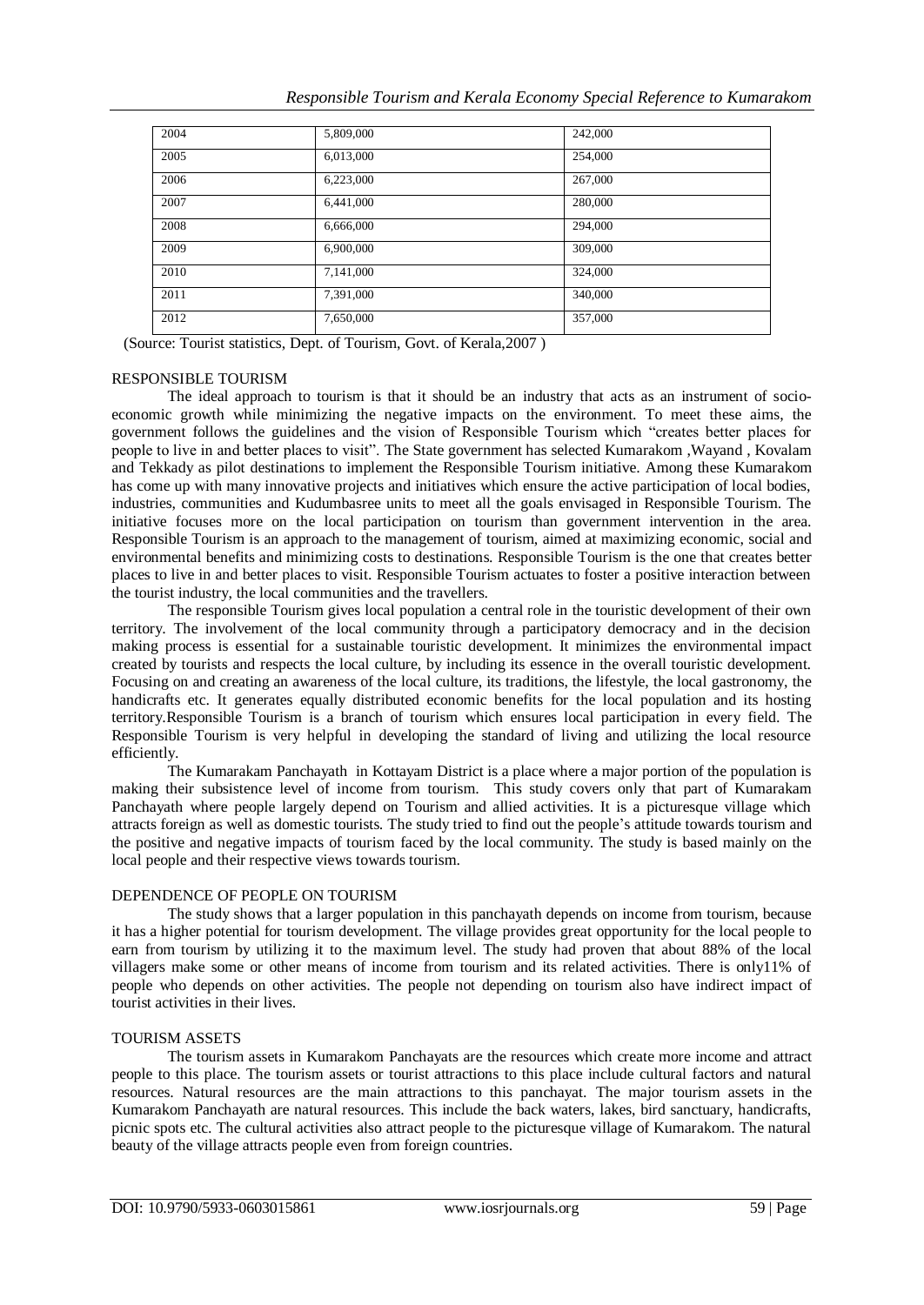# EDUCATION WISE CLASSIFICATION

The study shows that education is not an important factor in tourism in this area. The people who have higher education are government representatives. The people who engaged in responsible tourism activities are literate but not highly educated. In the Kumarakom Panchayat there is only 5 percentage of the people having education level above graduation.

# AWARENESS AMONG PEOPLE ABOUT RESPONSIBLE TOURISM

Responsible Tourism is an initiative taken by state government, local government and Kudumbasree mission to include the local people in tourism promotion and thereby make them to reap the benefits of tourism field. But many people are not aware about this project even though they are making benefits from it. The awakened people cooperate with the project and they are the important beneficiaries of this project.

## CONTRIBUTION OF VARIOUS FACTORS TO RESPONSIBLE TOURISM

The responsible tourism project utilizes not only the service of local people, but it needs the support from government, people's representatives, service of NGO's etc. The local people and government are the major contributors of this project. About 68 percent of the labour and capital are provided by the local community itself. The state government also contribute substantially to the tourist development. But it is assumed that the contribution of people's representatives is only marginal.

## FIELDS WHICH UTILIZE LOCAL RESOURCES

The responsible tourism project mainly depends on local resources for implementing various programmes. So it uses those services which can be utilized for tourism development in this area. The local people contribute highly to the tourist activities. The contribution of them to transport sector is 34 percent, contribution to recreation is 30percent, contribution to accommodation is 20percent and contribution to handicrafts is 10percent. From this it is assumed that the local contribution is substantial to tourism development.

#### SOURCES OF SUPPORT AND FUNDS FOR RESPONSIBLE TOURISM

The responsible tourism seeks support and funds from the State government, Kudumbasree mission, local government and many organizations. The major source of fund is the state government which receives maximum income from this initiative. The state government is the major contributor to the funds for tourism development. The local government gives 10 percent of funds and Kudumbasree mission is the largest provider of support measures for the tourism initiative,ie,33percent. The state government and the local government contribute effectively for tourism development of the village.

## THE LEVEL OF INCOME GENERATION FROM RESPONSIBLE TOURISM

The responsible tourism project promotes tourism as well as local development. The local people make a subsistence level of income for living even though there are variations. During tourism season the average income is very high. But during off season they do not have any income. But most of the people in this area make only a subsistence level of income from tourism and allied activities.

# TRAINING FOR CONDUCTING VARIOUS ACTIVITIES UNDER RESPONSIBLE TOURISM

There is an acute shortage of trained persons in this area. The fields like tourist guidance, houseboat services, transportation, environment conservation, food making etc. needs special training activities . But there are only a few people who are engaged in these activities, and are trained for conducting various programmes. There should be more trained and skilled persons for this project. Trained persons are necessary for the effective implementation of tourist activities.About 68 percent of the people in Kumarakom Panchayat who works for tourism development had been given training from the government officials. Only 38 per cent of unskilled labours are employed in tourism promotion activities.

## PARTICIPATION OF WOMEN IN VARIOUS ACTIVITIES

The responsible tourism project has a noticeable feature which is the largest participation of women. All these projects undertaken by responsible tourism are ensuring women's participation. The projects ensure a good standard of living and a good level of income for all the women participating in these programmes. They are the active participants and encouragement behind this programme. This programme not only helps the local women to earn money by their own but also helps them in supporting the society through their strong determination and willpower. Most of the women participating in responsible tourism are members of microfinance institutions and it helps them to handle money. Around 22 percent of the women participate in the activities of the ethnic restaurant. The Samrudhi scheme ensures 51 percent of the women's participation. About